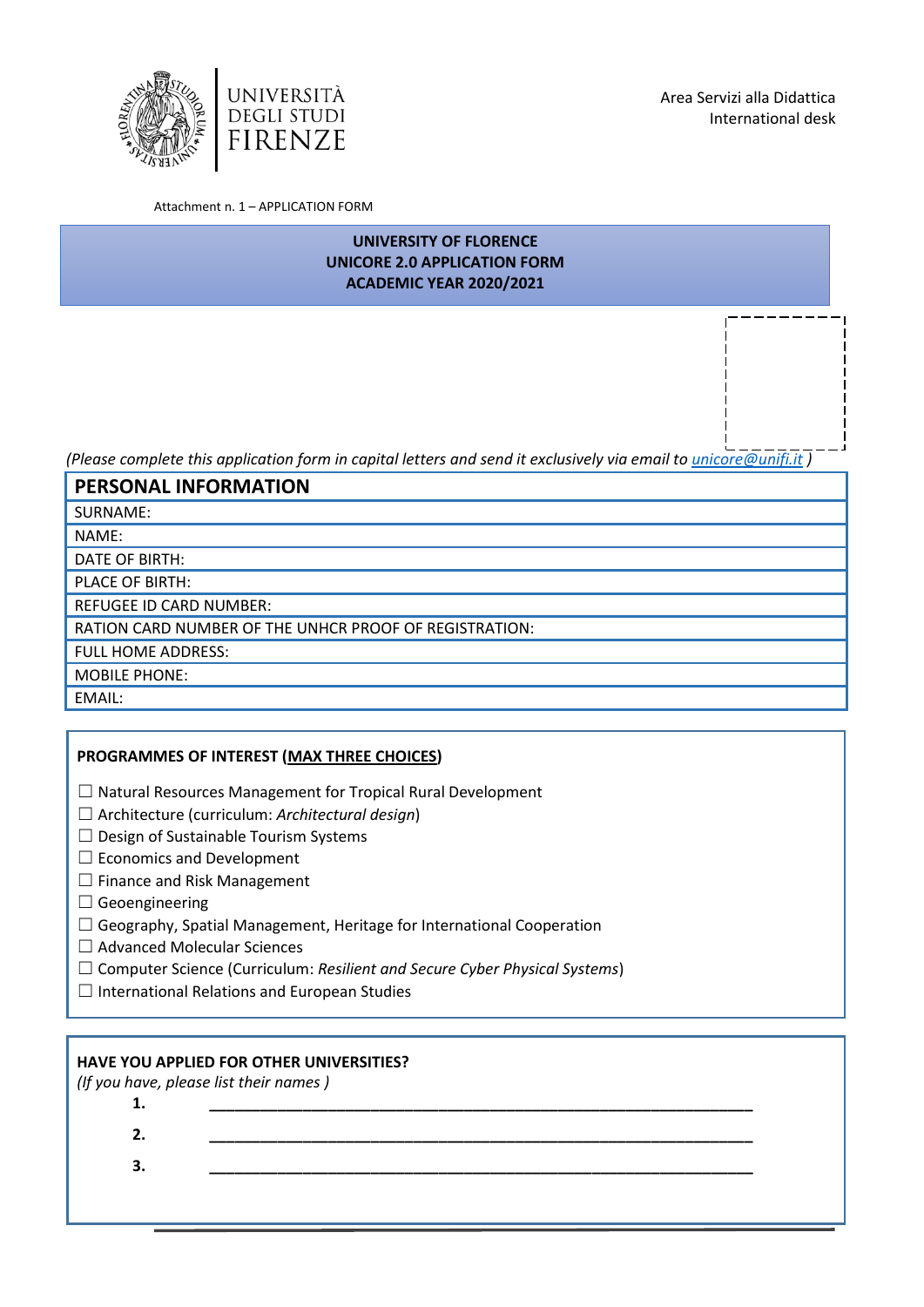



### **PERSONAL STATEMENT**

Please summarize in about 5 lines a presentation of professional profile, future professional goals and your motivation.

| <b>WORK EXPERIENCE</b>                                               |                                                                      |  |  |  |
|----------------------------------------------------------------------|----------------------------------------------------------------------|--|--|--|
|                                                                      |                                                                      |  |  |  |
|                                                                      |                                                                      |  |  |  |
| Job role:                                                            |                                                                      |  |  |  |
|                                                                      | Please briefly describe responsibility and what you did in this role |  |  |  |
|                                                                      |                                                                      |  |  |  |
| Job role:                                                            |                                                                      |  |  |  |
| Please briefly describe responsibility and what you did in this role |                                                                      |  |  |  |
|                                                                      |                                                                      |  |  |  |
|                                                                      |                                                                      |  |  |  |
|                                                                      |                                                                      |  |  |  |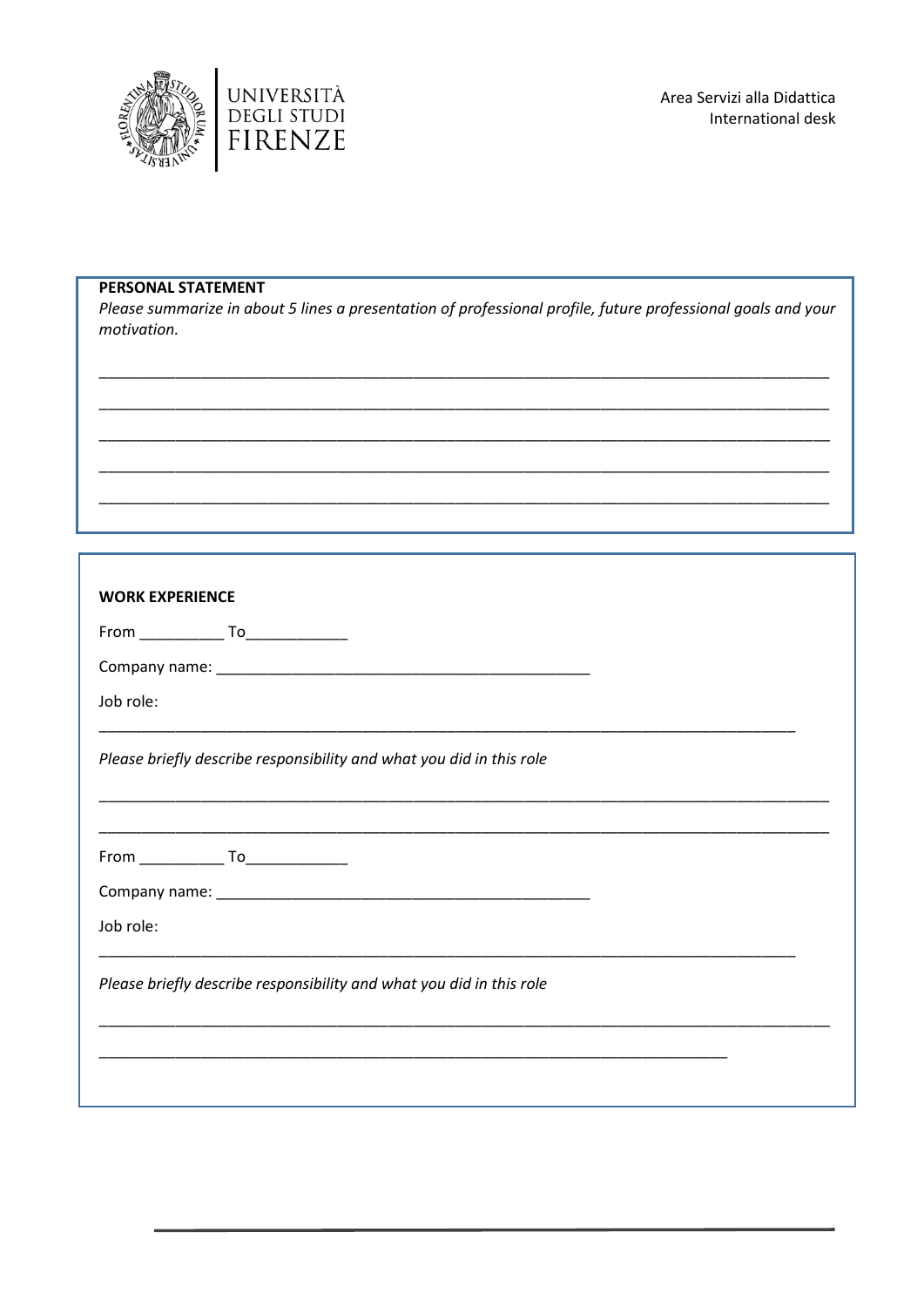



| <b>EDUCATION</b>                            |  |  |  |  |
|---------------------------------------------|--|--|--|--|
| <b>Bachelor's degree</b>                    |  |  |  |  |
| Graduation date: _______________________    |  |  |  |  |
|                                             |  |  |  |  |
|                                             |  |  |  |  |
|                                             |  |  |  |  |
| Final score (if any): ____________________  |  |  |  |  |
| <b>High School diploma</b>                  |  |  |  |  |
| Graduation date: _____________________      |  |  |  |  |
|                                             |  |  |  |  |
|                                             |  |  |  |  |
| Final score (if any): _____________________ |  |  |  |  |
|                                             |  |  |  |  |
|                                             |  |  |  |  |

### **LANGUAGES**

*Level of language knowledge: M: mother tongue, A: elementary, B: intermediate, C: advanced*

| <b>LANGUAGE</b> | <b>WRITTEN LEVEL</b> | <b>SPOKEN LEVEL</b> |
|-----------------|----------------------|---------------------|
|                 |                      |                     |
|                 |                      |                     |
|                 |                      |                     |
|                 |                      |                     |
|                 |                      |                     |

### **Language certifications:**

*Please list here any language certification you have gained. Scanned copy of the certification must be attached to the application*

*\_\_\_\_\_\_\_\_\_\_\_\_\_\_\_\_\_\_\_\_\_\_\_\_\_\_\_\_\_\_\_\_\_\_\_\_\_\_\_\_\_\_\_\_\_\_\_\_\_\_\_\_\_\_\_\_\_\_\_\_\_\_\_\_\_\_\_\_\_\_\_\_\_\_\_*

*\_\_\_\_\_\_\_\_\_\_\_\_\_\_\_\_\_\_\_\_\_\_\_\_\_\_\_\_\_\_\_\_\_\_\_\_\_\_\_\_\_\_\_\_\_\_\_\_\_\_\_\_\_\_\_\_\_\_\_\_\_\_\_\_\_\_\_\_\_\_\_\_\_\_\_\_\_\_\_\_\_\_\_\_\_*